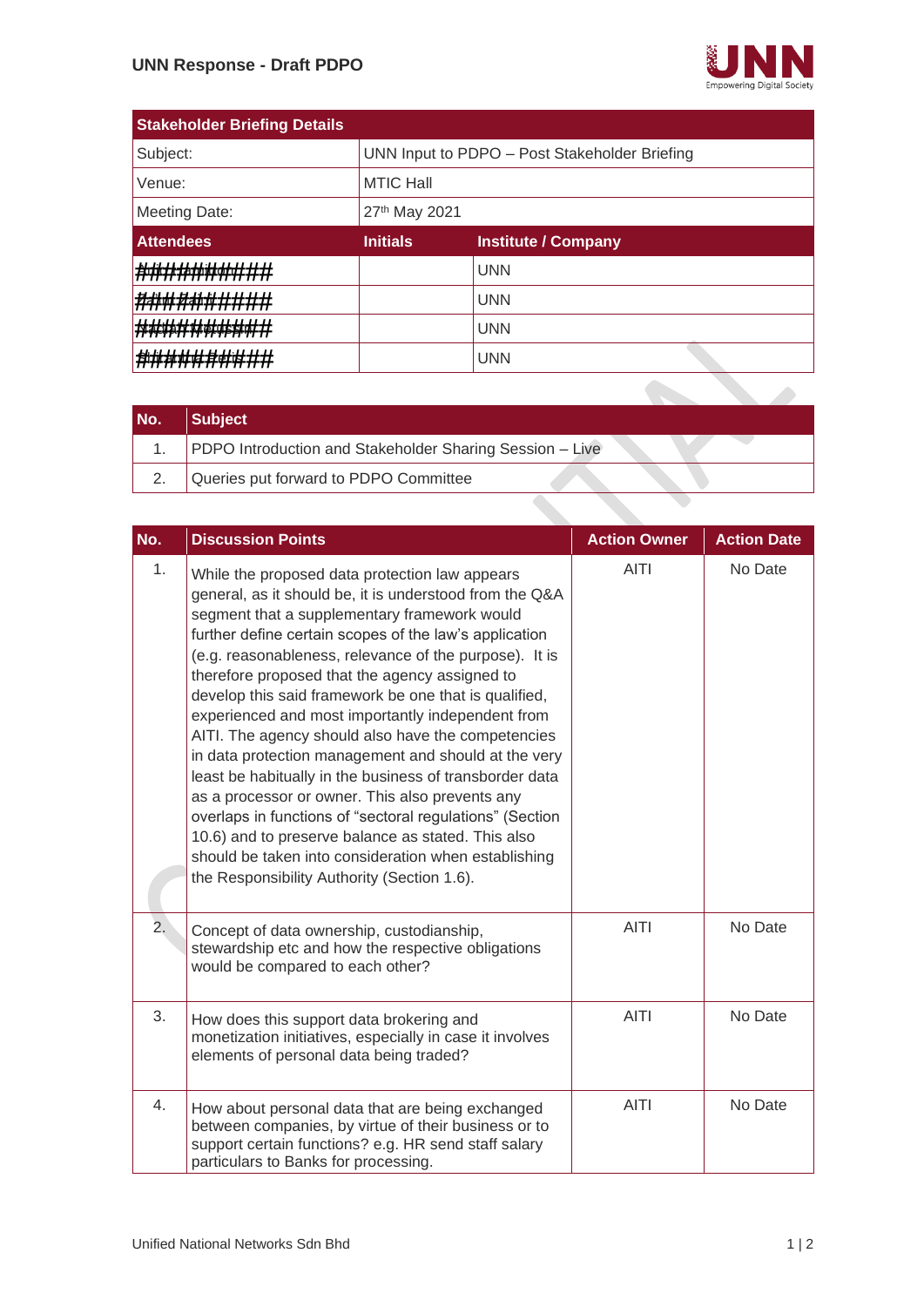#### **UNN Response - Draft PDPO**



| No. | <b>Discussion Points</b>                                                                                                                            | <b>Action Owner</b> | <b>Action Date</b> |
|-----|-----------------------------------------------------------------------------------------------------------------------------------------------------|---------------------|--------------------|
|     |                                                                                                                                                     |                     |                    |
| 5.  | Does the same obligation applies to data custodians<br>above, as it would be applicable for the data owners<br>(first party who captured the data)? | AITI                | No Date            |
| 6.  | What are the expectations for companies to treat<br>individual's right to opt out from the sale of personal<br>information etc.                     | <b>AITI</b>         | No Date            |
|     | What sort of process/policies should be in place? Or is<br>this entirely dependant on the organization choice, so<br>long as it is justifiable?     |                     |                    |

| <b>Next Meeting Details</b> | <b>Discussion Points</b> |
|-----------------------------|--------------------------|
| Subject:                    | No Meeting               |
| Venue:                      |                          |
| Meeting Date:               |                          |
| Time:                       |                          |

#### **END OF DOCUMENT**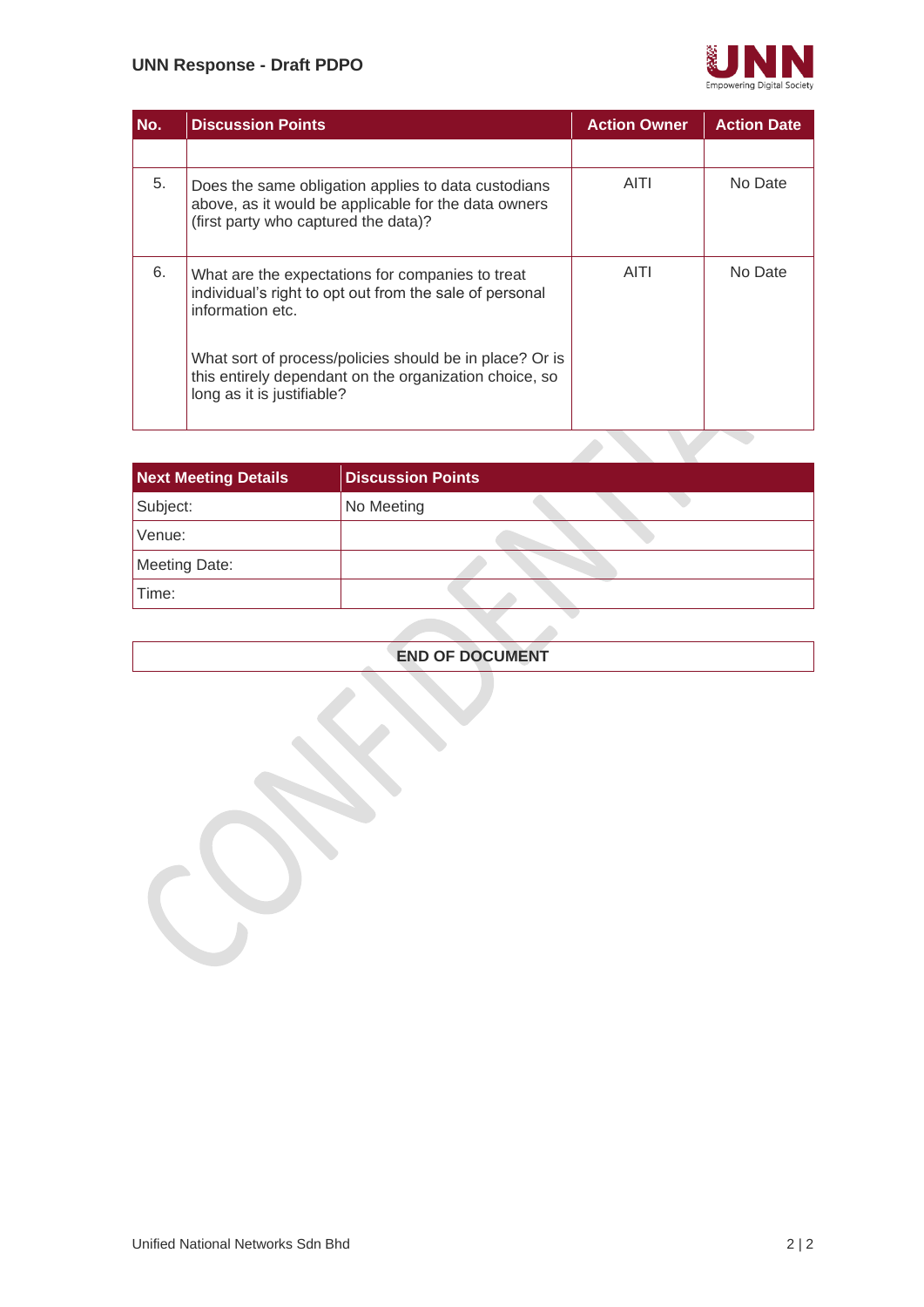



# **Response on Public Consultation Paper on Personal Data Protection Order**

Unified National Networks Sdn Bhd

23 August 2021

**Confidential**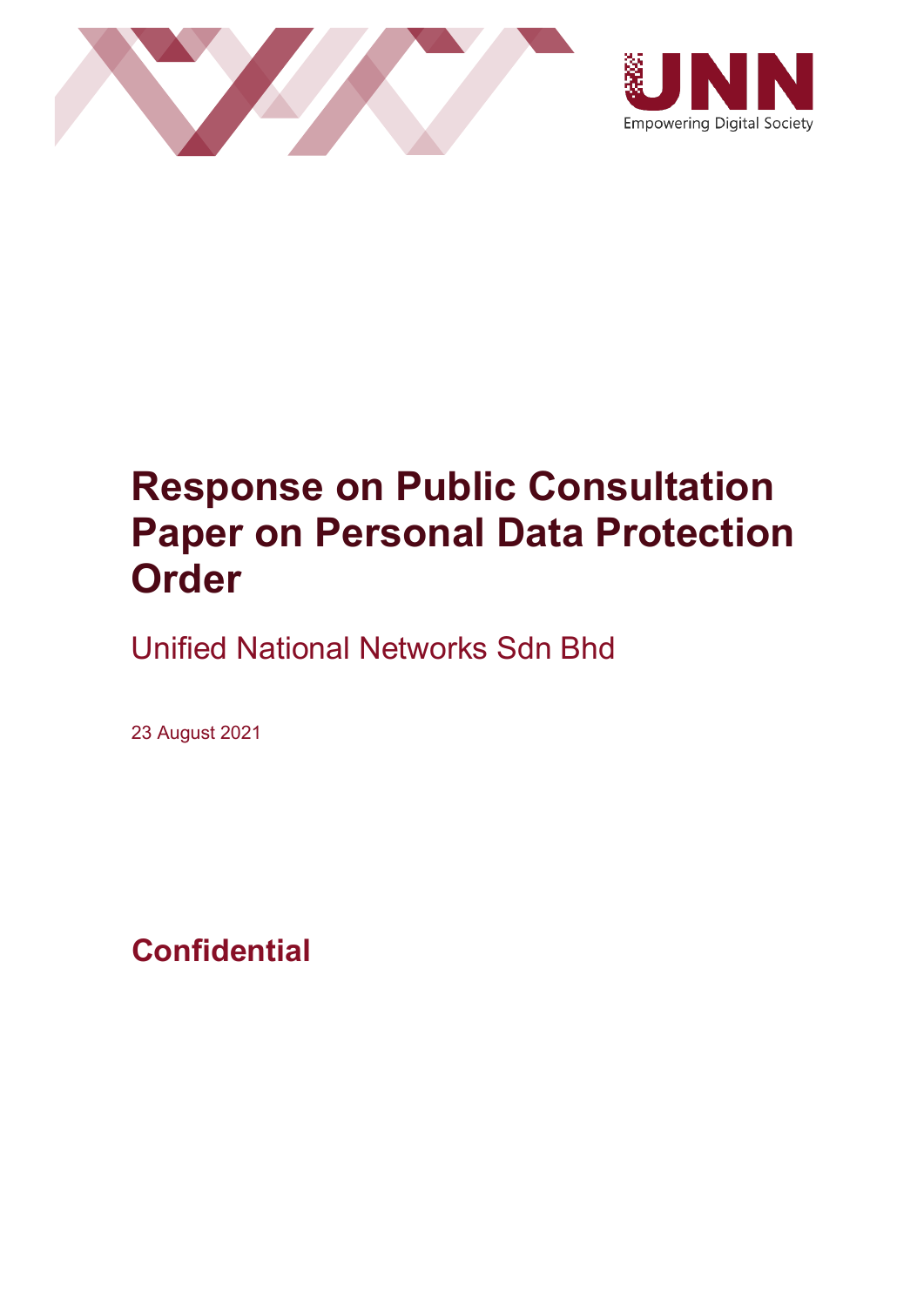

## **Table of Contents**

| 1     |  |
|-------|--|
| 1.1   |  |
| 1.1.1 |  |
| 1.1.2 |  |
| 1.1.3 |  |
| 1.1.4 |  |
| 1.2   |  |
| 121   |  |
| 1.2.2 |  |
| 1.2.3 |  |
| 1.2.4 |  |
| 1.2.5 |  |
| 1.2.6 |  |
| 1.2.7 |  |
| 1.2.8 |  |
| 1.2.9 |  |
| 1.3   |  |
| 1.3.1 |  |
| 1.3.2 |  |
|       |  |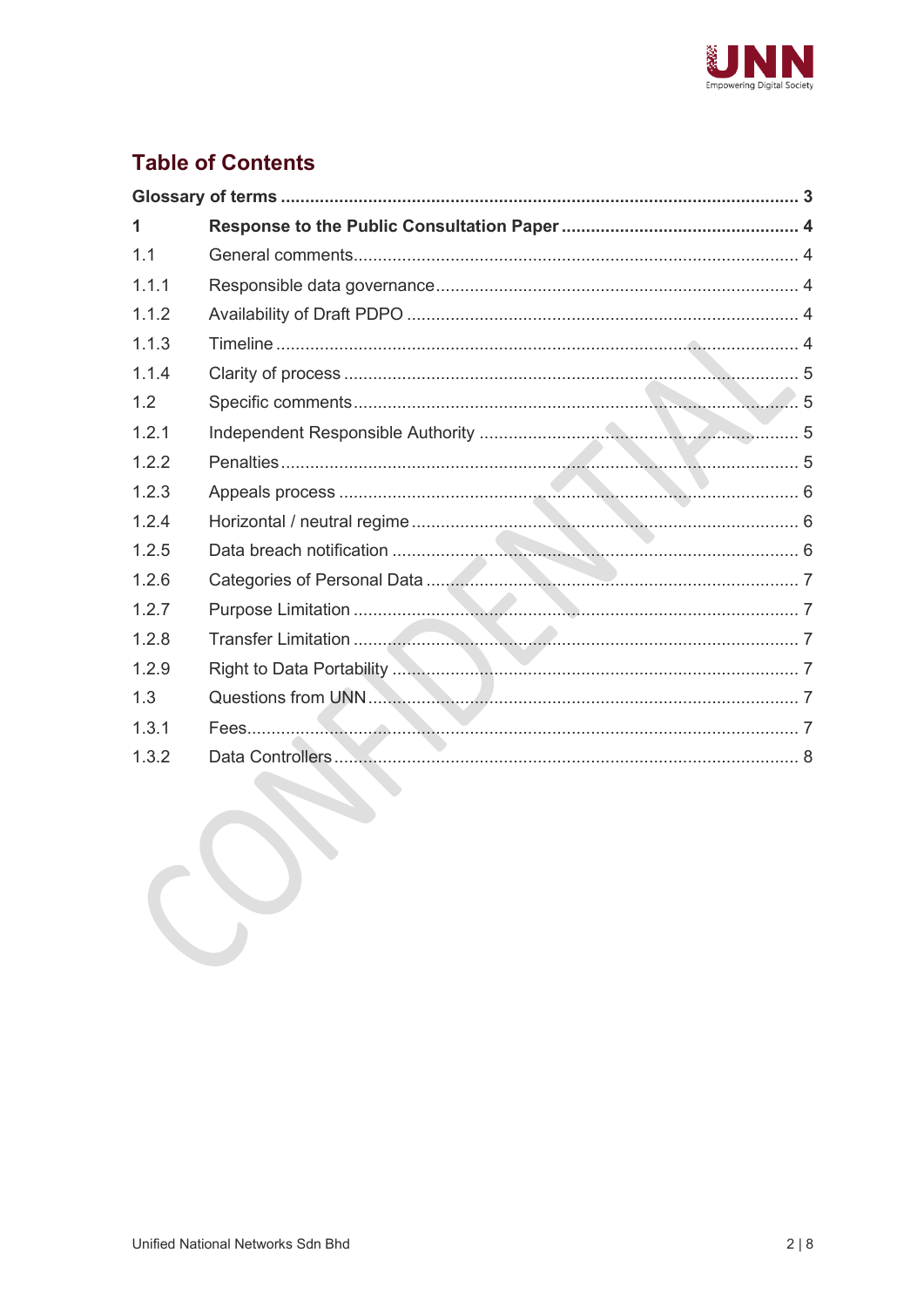

# <span id="page-4-0"></span>**Glossary of terms**

| <b>DCMS</b> | Department for Digital, Culture Media and Sport, UK        |  |  |
|-------------|------------------------------------------------------------|--|--|
| <b>DPA</b>  | Data Protection Agency (the Responsible Authority)         |  |  |
| <b>DPIA</b> | Data Protection Impact Assessment                          |  |  |
| <b>DPAP</b> | Data Protection Appeal Panel                               |  |  |
| <b>DPO</b>  | <b>Data Protection Officer</b>                             |  |  |
| EU          | European Union                                             |  |  |
| <b>GDPR</b> | <b>General Data Protection Regulation</b>                  |  |  |
| <b>GSMA</b> | <b>GSM Association (Mobile Industry Trade Association)</b> |  |  |
| IoT         | Internet of things                                         |  |  |
| <b>NPC</b>  | National Privacy Commission, Philippines                   |  |  |
| OECD        | Organisation for Economic Co-operation and Development     |  |  |
| <b>PCP</b>  | <b>Public Consultation Paper, Brunei</b>                   |  |  |
| <b>PDPA</b> | Singapore Personal Data Protection Act 2012                |  |  |
| <b>PDPC</b> | <b>Singapore Personal Data Protection Commission</b>       |  |  |
| <b>PDPO</b> | Personal Data Protection Order, Brunei                     |  |  |
| UK ICO      | Information Commissioner's Office, UK                      |  |  |

I.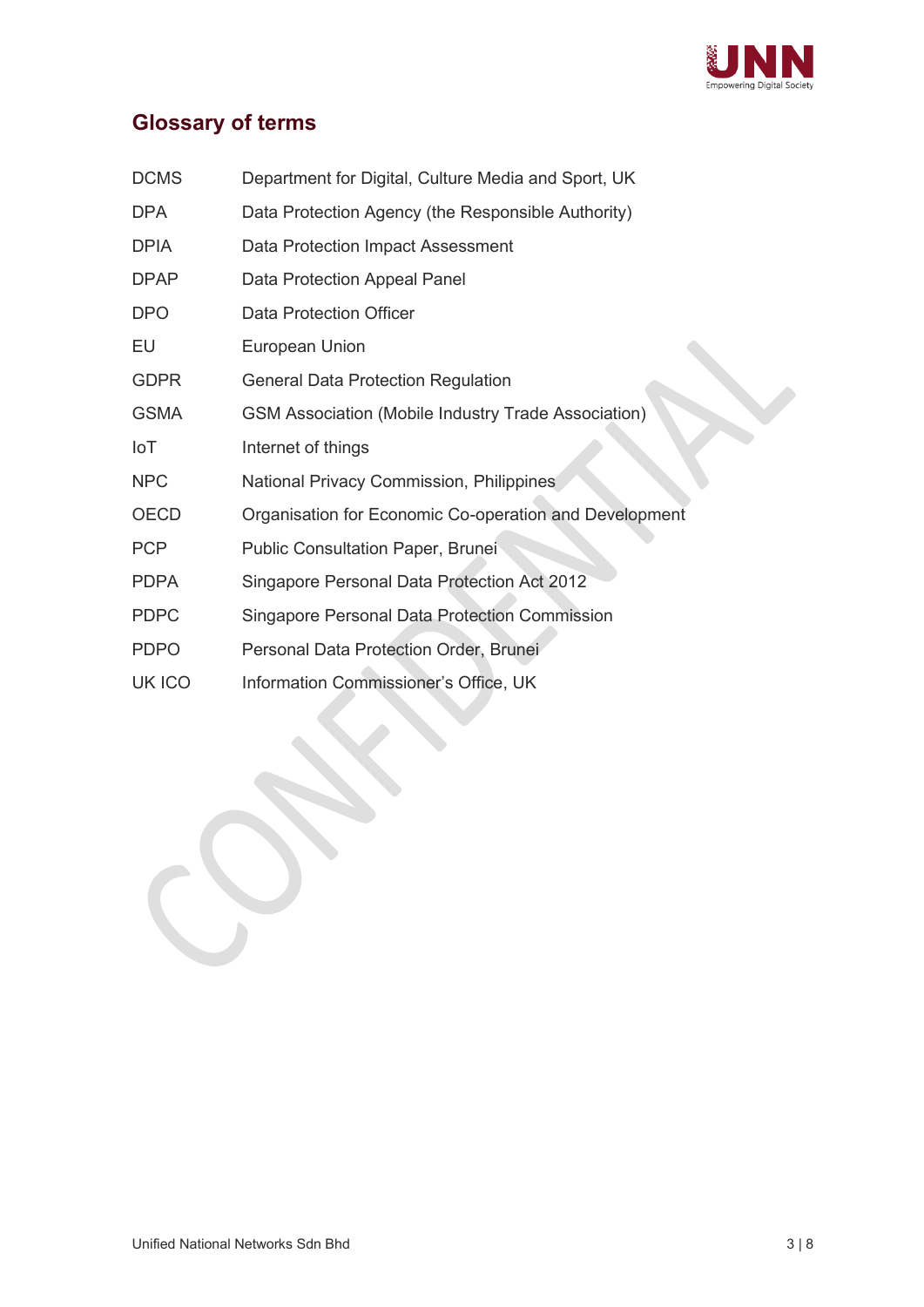### <span id="page-5-0"></span>**1 Response to the Public Consultation Paper**

#### <span id="page-5-1"></span>**1.1 General comments**

#### <span id="page-5-2"></span>**1.1.1 Responsible data governance**

Data protection laws should have the effect of incentivising responsible data governance and provide a comprehensive way to address privacy concerns.

The PDPO aims to be non-prescriptive. This is good practice; data protection laws should not be too prescriptive. Instead, they should operate on the basis of principles, so as to ensure flexibility and accommodate future changes in business practices and technology.

However, we need to consider and better understand how the PDPO will be administered and enforced. This is essential given the magnitude of the financial penalties that could be meted out by the new data protection agency.

#### <span id="page-5-3"></span>**1.1.2 Availability of Draft PDPO**

It is important for stakeholders to see the actual draft Personal Data Protection Order (PDPO), rather than extracts via the Public Consultation Paper (PCP)

There is usually a standard set of background information, including a draft of the regulatory proposal, discussion of policy objectives and the problem being addressed and, often an impact assessment of the proposal and, perhaps, of alternative solutions.<sup>1</sup>

Information … such as … drafts of legislation … should, wherever possible and appropriate, be made available to stakeholders to enable them to make informed comments on proposals and proposed legislation.<sup>2</sup>

#### <span id="page-5-4"></span>**1.1.3 Timeline**

The timeline to December is too tight and does not allow for productive and informed development of the PDPO. This will inevitably store problems for the future.

The example of Singapore is useful to benchmark against. An extensive review of the Personal Data Protection Act (PDPA 2012) was undertaken by Personal Data Protection Commission (PDPC) with a multi-year process beginning in 2017. There were three public consultations on various aspects of data protection, as this is a highly fluid subject matter area, in 2017, 2018 and 2019. Input from interested stakeholders was used in a public consultation in May 2020, with the Amendment Act enacted six months later in November 2020. This Act came into effect in February 2021. Note that this was only a review of an existing data protection act, not the introduction of a new act.

"One important lesson from Singapore's experience is the need for stakeholder input in updating laws. Among citizens and policymakers alike, awareness of the risks associated with data has risen  $"3$ 

<sup>1</sup> <https://www.oecd.org/mena/governance/36785341.pdf>

<sup>&</sup>lt;sup>2</sup> <https://www.pmc.gov.au/sites/default/files/publications/best-practice-consultation.pdf>

<sup>3</sup> [https://www.pdpc.gov.sg/-/media/Files/PDPC/DPO-Connect/August-20/Singapores-Review-of](https://www.pdpc.gov.sg/-/media/Files/PDPC/DPO-Connect/August-20/Singapores-Review-of-the-PDPA-and-its-Opportunity-for-Leadership-in-the-Region)[the-PDPA-and-its-Opportunity-for-Leadership-in-the-Region](https://www.pdpc.gov.sg/-/media/Files/PDPC/DPO-Connect/August-20/Singapores-Review-of-the-PDPA-and-its-Opportunity-for-Leadership-in-the-Region)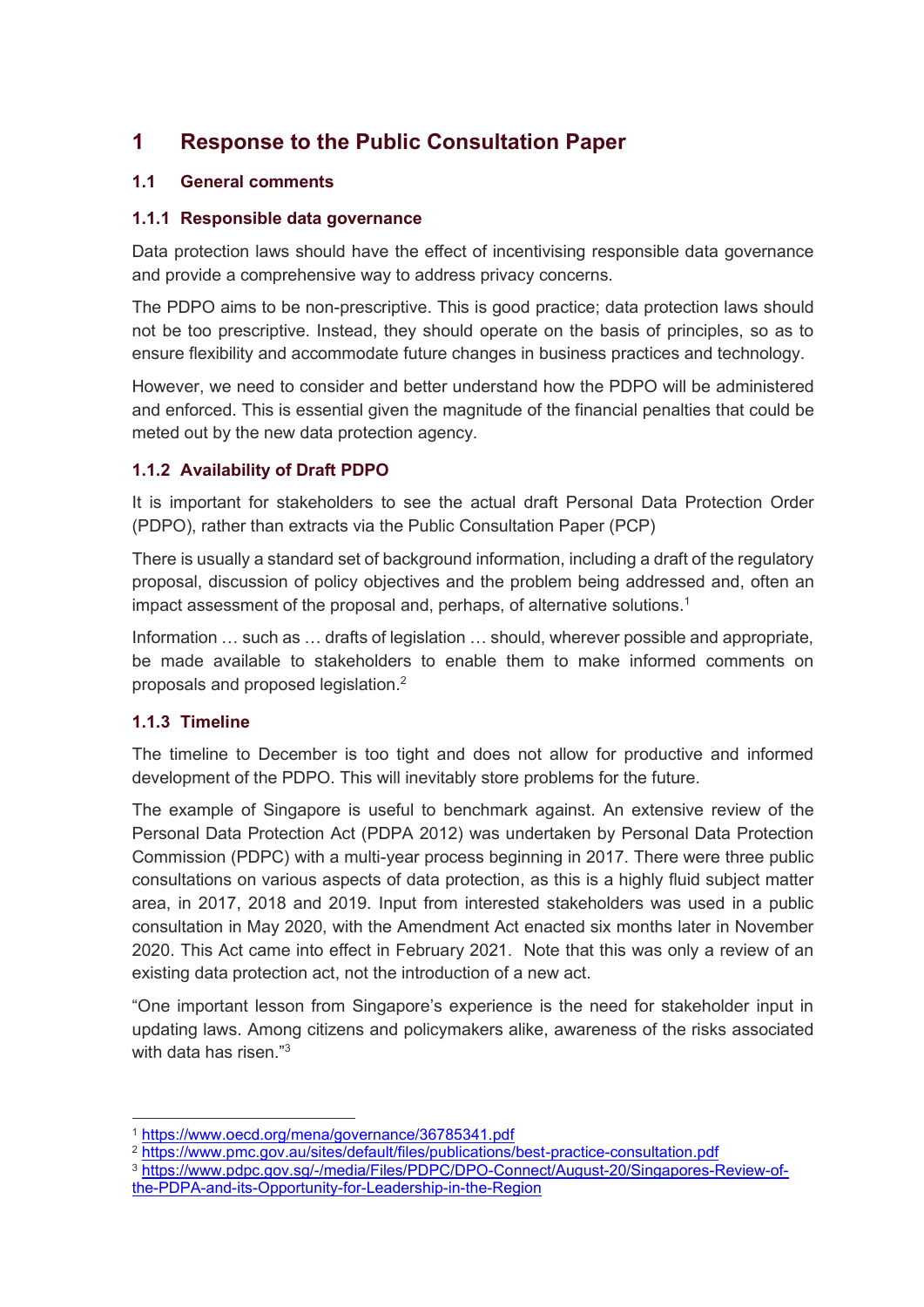

#### <span id="page-6-0"></span>**1.1.4 Clarity of process**

Clarity is needed on the process that will be adopted with regards to the responses received during the consultation process. This is especially important with regards to the transparency of the decision-making process behind which comments will be incorporated and which will not.

For example, comments could be recorded, analysed and then accepted or rejected against an agreed and standardised set of criteria.

#### <span id="page-6-2"></span><span id="page-6-1"></span>**1.2 Specific comments**

#### **1.2.1 Independent Responsible Authority**

The PDPO provides for the setting up of a Responsible Authority to administer and enforce the PDPO.

The European Commission defines Data Protection Authorities as follows: "DPAs are **independent** public authorities that supervise, through investigative and corrective powers, the application of the data protection law. They **provide expert advice** on data protection issues and handle complaints lodged against violations of the General Data Protection Regulation and the relevant national laws. There is one in each EU Member State."<sup>4</sup> (Emphasis added).

The data protection authority (DPA) for Brunei (para 6.1) should be established to raise awareness, encourage good practice, deal with complaints, investigate and take appropriate enforcement action.

The DPA should be independent in terms of its position and reporting structure within Government, it should have sufficient powers and be correctly resourced in terms of expertise as well as being adequately funded in order to execute its duties.

In UK, the DPA is the ICO is an independent public body and the Department for Digital, Culture Media and Sport (DCMS) is the ICO's sponsoring department within Government. The ICO is primarily funded by organisations paying the data protection fee, which accounts for around 85% to 90% of the ICO's annual budget. This is supplemented by grant-in-aid from the government to fund the ICO's regulation of various other laws.<sup>5</sup>

In Singapore, the DPA is the Personal Data Protection Commission (PDPC), which serves as Singapore's main authority in matters relating to personal data protection and will represent the Singapore Government internationally on data protection related issues.<sup>6</sup>

#### <span id="page-6-3"></span>**1.2.2 Penalties**

The financial penalties (paras 6.4 & 7) are extremely onerous. At 10% of turnover they are significantly higher than those set out in the GDPR which has already been criticised for setting penalty amounts at too high a level.

<sup>4</sup> [https://ec.europa.eu/info/law/law-topic/data-protection/reform/what-are-data-protection](https://ec.europa.eu/info/law/law-topic/data-protection/reform/what-are-data-protection-authorities-dpas_en)[authorities-dpas\\_en](https://ec.europa.eu/info/law/law-topic/data-protection/reform/what-are-data-protection-authorities-dpas_en)

<sup>5</sup> <https://ico.org.uk/about-the-ico/>

<sup>6</sup> <https://www.pdpc.gov.sg/Who-We-Are>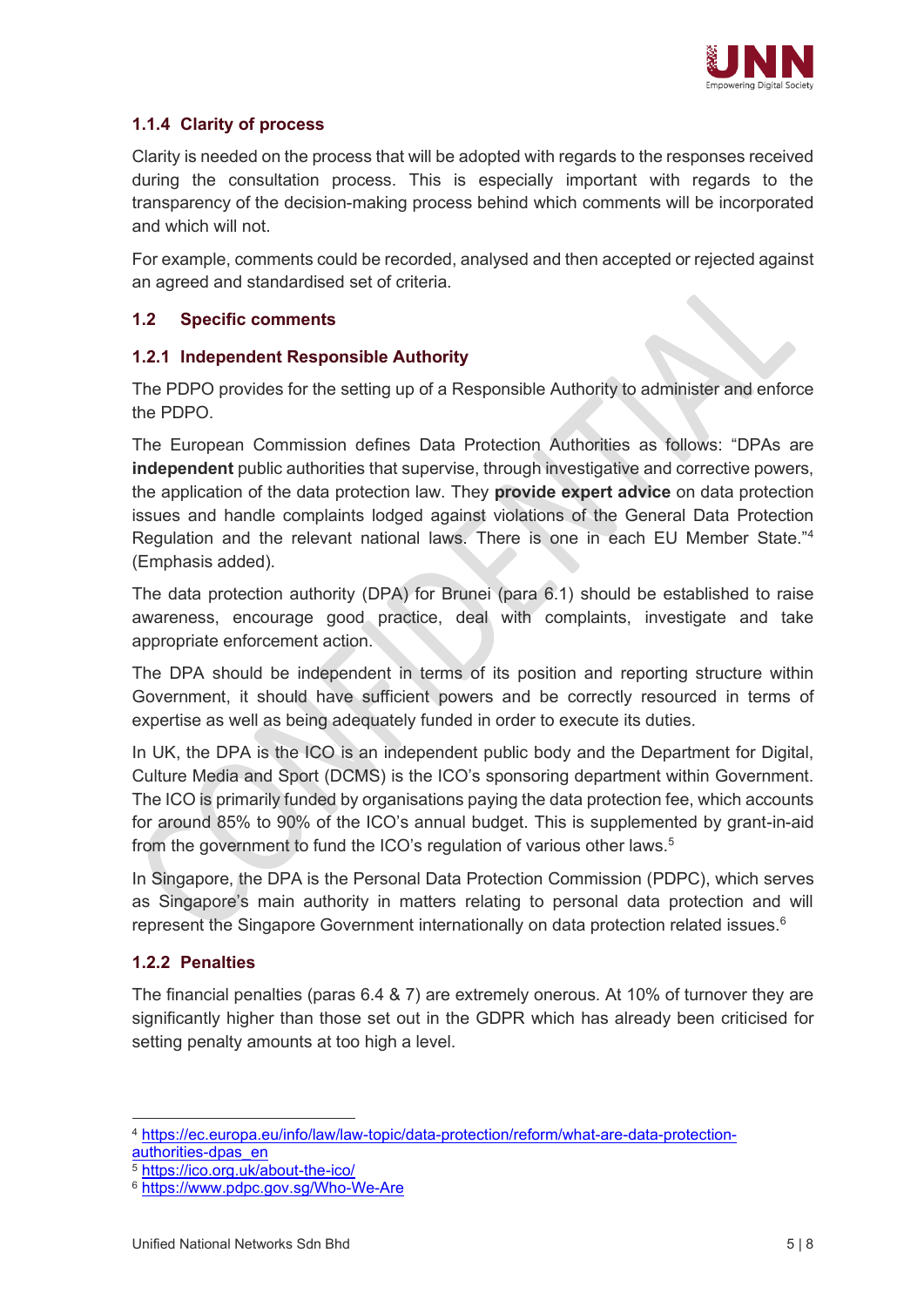

It is essential that financial penalties are imposed as a means of providing **effective, proportionate and dissuasive punishment**, and are not utilised as a means for revenue generation. An independent, properly resourced (i.e., skill sets) and adequately funded DPA should be less inclined to adopt this approach.

Funding could come from central government and would depend on how the DPA is set up.

For example, in UK the ICO is 85%-90% funded by the data protection fee. **This fee is around** £40-£60 **(B\$75-B\$112)** for most organisations, including charities and small and medium-sized businesses. The fee can be up to  $£2,900$  for businesses who employ many people and have a high annual turnover.<sup>7</sup> Failure to pay the fee can result in a fine.

In the Philippines, the National Privacy Commission (NPC) has yet to determine a schedule of reasonable fees for registration, renewal, and other purposes to **recover administrative costs**. 8

#### <span id="page-7-0"></span>**1.2.3 Appeals process**

The PDPO provides for the establishment of a Data Protection Appeal Panel (DPAP). Where an appeal is lodged with the DPAP, the Chairman of the DPAP shall nominate a Data Protection Appeal Committee. The Appeal Committee hearing an appeal may confirm, vary or set aside the direction or decision which is the subject of the appeal

The DPAP will need to be independent and suitably qualified in order to be able to consider appeals in an effective and equitable manner. The detail behind how the PDPO provides for the establishment of the DPAP is not stated and clarity should be provided.

#### <span id="page-7-1"></span>**1.2.4 Horizontal / neutral regime**

The data protection regime should be neutral across technologies and sectors.

General data protection laws should apply to any processing of personal data, regardless of sector or technology. This represents a positive for the consumer, as they do not need to consider specific rules for the technology they are using or the activity they are doing. It is positive for stakeholders in the digital ecosystem as it sets a consistent standard across many of the traditional segments which are now dynamic and breaking down.

Therefore, a horizontal data protection regime could reduce consumer confusion and potentially reduce costs for organisations. Unfortunately, the PCP refers to sector-specific frameworks (paras 1.6 & 3.2.2) and that the PDPO will operate concurrently with other legislative and regulatory frameworks that apply to specific sectors (para 10.1).

#### <span id="page-7-2"></span>**1.2.5 Data breach notification**

The PCP states that, under the PDPO, organisations are required to, as soon as practicable, but in any case, no later than 3 calendar days after making the assessment, notify the Responsible Authority of a data breach.

The PDPO (para 4.14) is more prescriptive than elsewhere in this instance, stating a fixed duration of time for notification (3 calendar days) rather than establishing a principle, such

<sup>7</sup> <https://www.gov.uk/data-protection-register-notify-ico-personal-data>

<sup>8</sup> <https://www.privacy.gov.ph/faqs-registration-for-individuals-and-organizations/>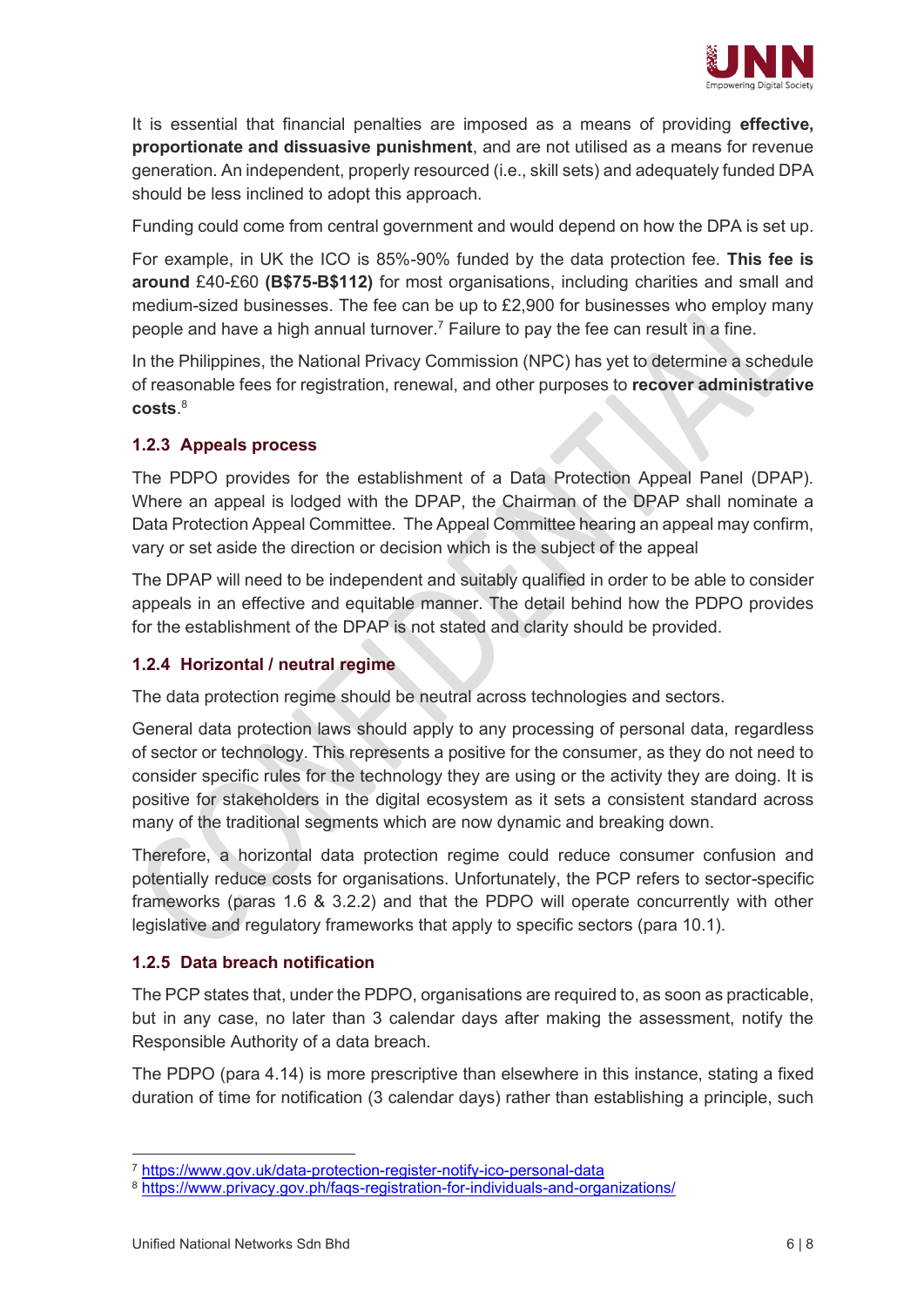

as notification of a data breach "promptly". However, it is in line with GDPR on the notification period.

#### <span id="page-8-0"></span>**1.2.6 Categories of Personal Data**

There is no category for "sensitive personal data" in the PCP (para 3.2). The burden is placed on organisations to decide how sensitive the data may be. Inevitably, this will lead to differing interpretations and thus different standards of protection between organisations. This is not ideal for consumers.

However, the PDPO (para 4.11, make reasonable security arrangements) is in line with the GDPR (implement appropriate technical and organisational measures) with the level of security taking into account the sensitivity of the data and, therefore, the attendant risk of harm.

#### <span id="page-8-1"></span>**1.2.7 Purpose Limitation**

The PDPO (para 4.7) states that the purpose limitation requirement "seeks to prevent overcollection of personal data" based on a "reasonableness" approach.

The GDPR approach is more specific, with a clearer definition:

Personal data shall be collected for specified, explicit and legitimate purposes and not further processed in a manner that is incompatible with those purposes; ('purpose limitation').

However, the new Responsible Authority (DPA) is expected to prepare a supplementary framework that would further define certain scopes of the law's application, including "reasonableness".

#### <span id="page-8-2"></span>**1.2.8 Transfer Limitation**

The PDPO (para 4.13) places the onus on organisations to ensure that appropriate measures are taken to protect personal data transferred out of Brunei. However, it is not clear what process will be adopted to determine how these measures will be certified as appropriate.

#### <span id="page-8-3"></span>**1.2.9 Right to Data Portability**

As well as the GDPR, regional data protection frameworks in the Philippines and Singapore have introduced the right to data portability. The PDPO "may" introduce such an obligation (para 5.6). Further clarity on this potential obligation would be welcomed.

#### <span id="page-8-5"></span><span id="page-8-4"></span>**1.3 Questions from UNN**

#### **1.3.1 Fees**

The PCP does not state what administrative fees or annual fees will be payable under the PDPO. Other jurisdictions, such as UK ICO, levy modest annual fees on organisations to cover the administrative costs of the Responsible Authority (i.e., the DPA). What fees will be payable under the PDPO?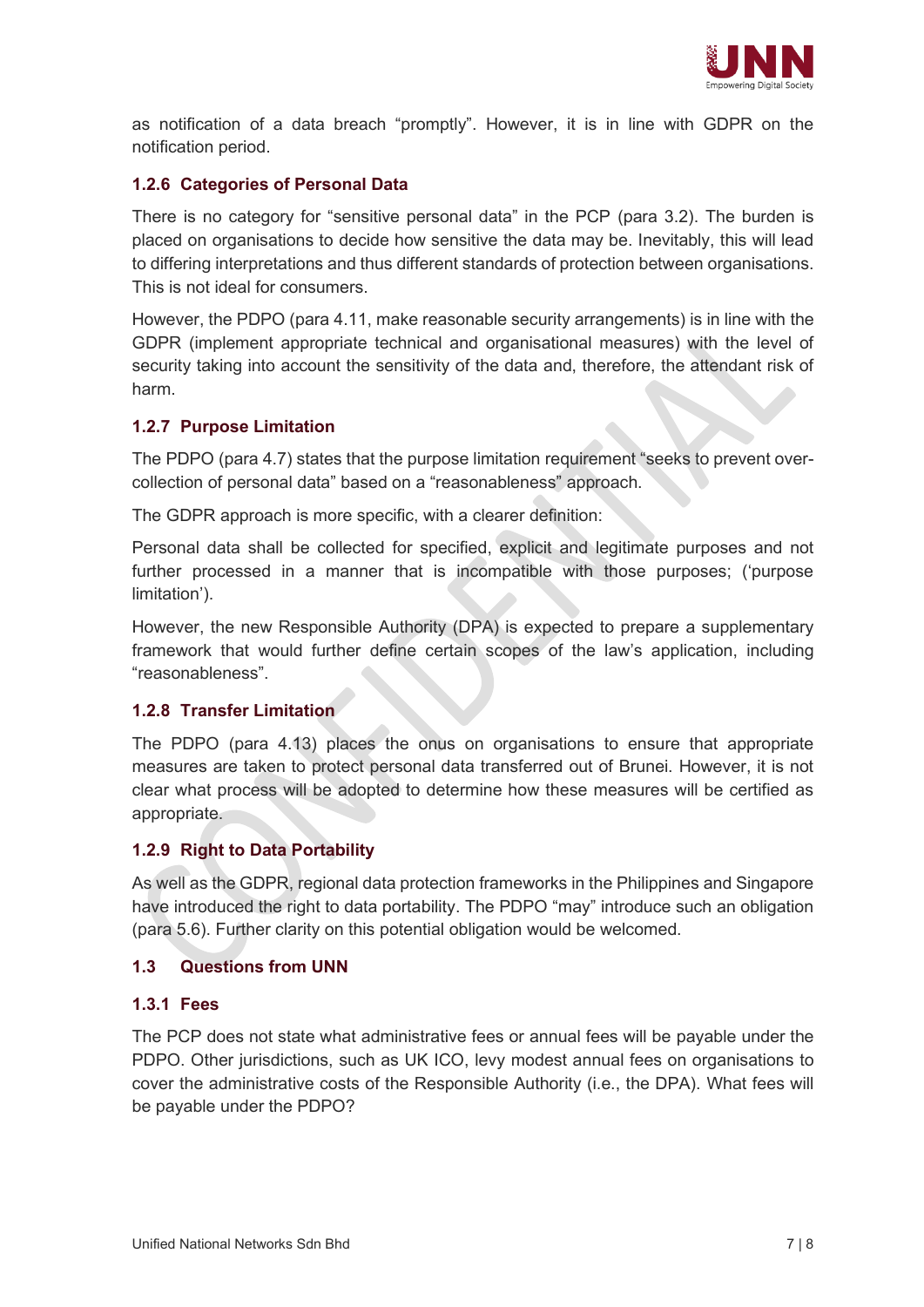

#### <span id="page-9-0"></span>**1.3.2 Data Controllers**

There is a specific section on Data Processors (para 3.7) but there is no explicit section to discuss the requirements for Data Controllers. The obligations of Data Controllers as they pertain to Data Processors is covered in para 3.7, but we would seek clarity as to whether there are further obligations in the PDPO for Data Controllers.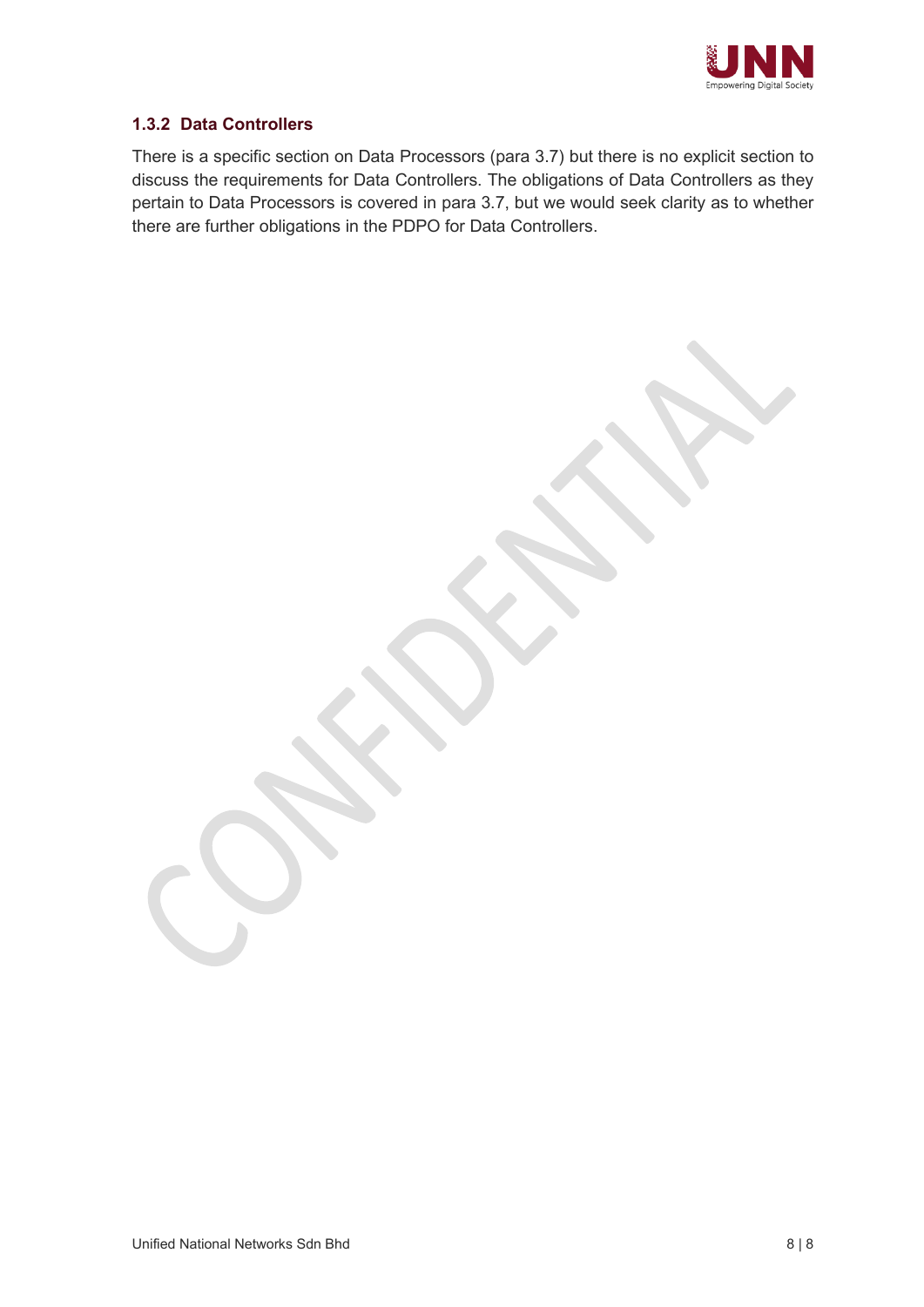

#### **References:**

Public Consultation Paper on "Personal Data Protection for the Private Sector" issued by AITI, dated 20 May 2021

UNN First submission: E-mail with subject: UNN Input to PDPO – Post Stakeholder Briefing, dated 23 June 2021

UNN Second submission: Letter (Ref: RC20003699), dated 23 August 2021

AITI Letter in reply to UNN submissions, dated 13 September 2021

#### **Table: Consideration of the AITI letter dated 13 September 2021 replying to UNN's response to the PCR**

| <b>Ref AITI</b><br><b>Letter</b>                | <b>Response from AITI</b>                                                                     | <b>Further comment and analysis</b>                                                                                                                                                                                                                                                                                                                                                                                                                                                                                                                                                                                                                                                                                                                                                                                                                                                              |
|-------------------------------------------------|-----------------------------------------------------------------------------------------------|--------------------------------------------------------------------------------------------------------------------------------------------------------------------------------------------------------------------------------------------------------------------------------------------------------------------------------------------------------------------------------------------------------------------------------------------------------------------------------------------------------------------------------------------------------------------------------------------------------------------------------------------------------------------------------------------------------------------------------------------------------------------------------------------------------------------------------------------------------------------------------------------------|
| 3.1.<br>Responsible<br>data<br>governance       | as the "RA") who will administer   potential financial penalties.<br>and enforce the PDPO.    | The PDPO provides for the $The$ response does not address the concerns<br>setting up of a Responsible UNN raised i.e., how the PDPO<br>will be<br>Authority (hereinafter referred to administered and enforced given the magnitude of                                                                                                                                                                                                                                                                                                                                                                                                                                                                                                                                                                                                                                                            |
| 3.2.<br>Availability<br>of draft<br><b>PDPO</b> | the<br>bv<br>draft PDPO in its entirety as part   Paper (PCP).<br>of the public consultation. | The Authority has been advised The response does not address the concerns<br>Attorney General's UNN raised i.e., to see the actual draft PDPO,<br>Chambers against publishing the rather than extracts via the Public Consultation                                                                                                                                                                                                                                                                                                                                                                                                                                                                                                                                                                                                                                                               |
|                                                 |                                                                                               | In addition, AITI has made references to written<br>advisory guidelines (paras 9.3 & 11.4) to be<br>developed under the PDPO indicating the manner<br>in which the RA will interpret the provisions of the<br>PDPO. During the consultation, AITI indicated that<br>while PDPO has been developed by their external<br>counsels and supporting Attorney General<br>Chambers (AGC) counterparts, the written<br>advisory guidelines may be developed by AITI. If<br>we cannot yet be privy to the PDPO, these<br>proposed guidelines or outline of the guidelines<br>be<br>made<br>available<br>should<br>during<br>the<br>development stage as it would be the directive<br>to define thresholds, base cases, formulas,<br>penalties.<br>cross-border<br>data<br>transfer<br>requirements, notification of data breaches,<br>and regulations to implement the<br>data<br>portability provisions. |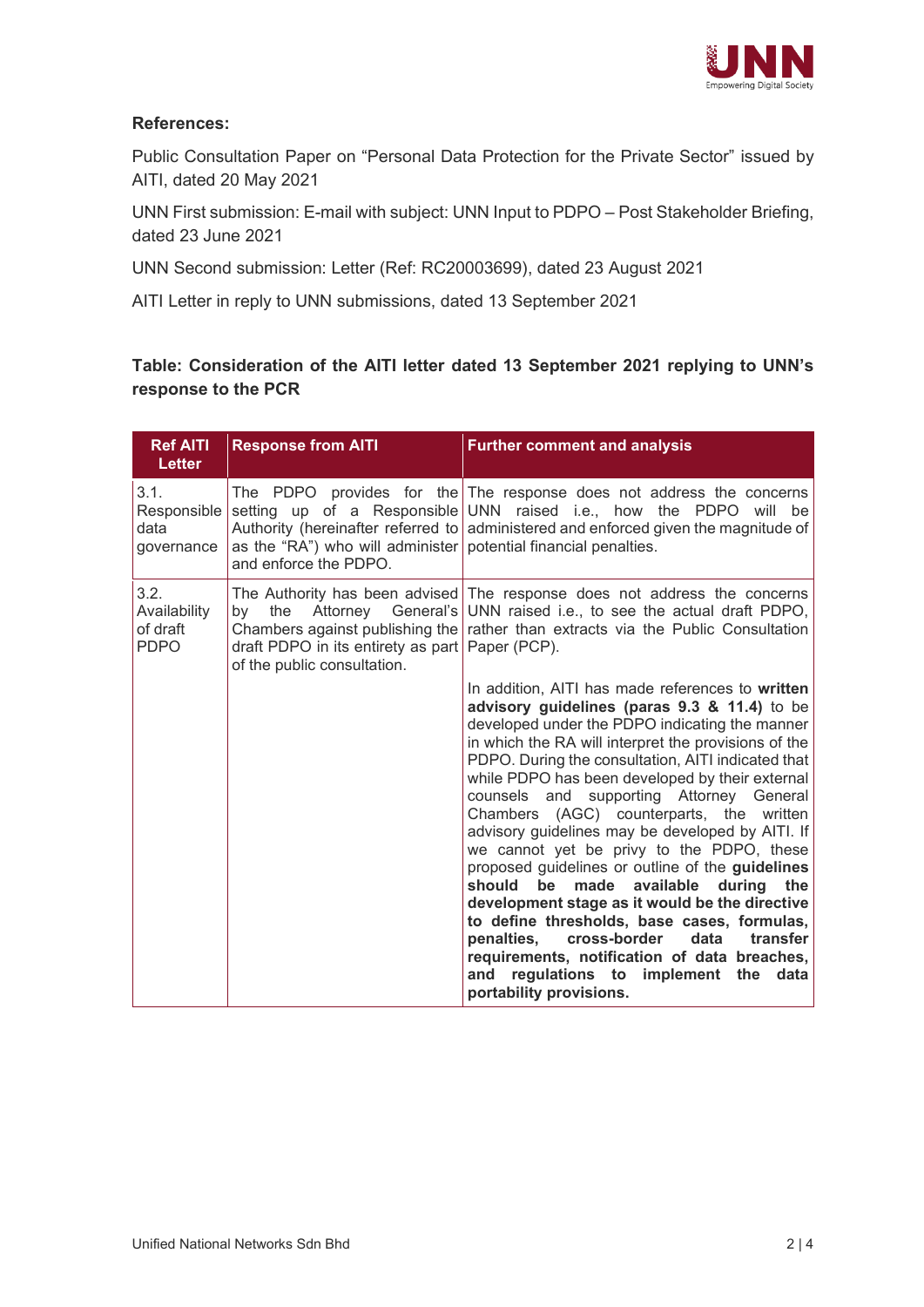

| <b>Ref AITI</b><br><b>Letter</b>         | <b>Response from AITI</b>                                                                                                                                                                                                                                                                                                                                                                           | <b>Further comment and analysis</b>                                                                                                                                                                                                                                                                                                                                                                                                                                                                                                                                                                                                                                         |
|------------------------------------------|-----------------------------------------------------------------------------------------------------------------------------------------------------------------------------------------------------------------------------------------------------------------------------------------------------------------------------------------------------------------------------------------------------|-----------------------------------------------------------------------------------------------------------------------------------------------------------------------------------------------------------------------------------------------------------------------------------------------------------------------------------------------------------------------------------------------------------------------------------------------------------------------------------------------------------------------------------------------------------------------------------------------------------------------------------------------------------------------------|
| 3.3 Timeline                             | smaller<br>much<br>number<br>organisations<br>compared<br>Singapore and the EU,<br>Authority is confident that this<br>of<br>active<br>open<br>form<br>and<br>enable<br>engagement<br>will<br>stakeholders<br>the<br>to<br>grasp<br>concepts under the PDPO and<br>voice out<br>their<br>views<br>and<br>concerns, thus allowing for a<br>productive<br>and<br>informed<br>development of the PDPO. | Considering that Brunei has a $\vert$ AITI is proposing a 2 year sunrise period from the<br>of date the PDPO is enacted (current target is Q4<br>to $2021$ ). So, the PDPO will be in force and it is<br>the expected that the sunrise period will be a "soft"<br>launch" during which time industry should be able<br>to expect light touch enforcement.                                                                                                                                                                                                                                                                                                                   |
| 3.4. Clarity<br>of process               | seek clarification from UNN on<br>whether UNN<br>requesting<br>is<br>confidential treatment for their<br>first and second submissions as<br>both are marked as confidential.                                                                                                                                                                                                                        | At this juncture, we would like to $\vert$ Our submission is not confidential in the context of<br>the PCP and should be used/published as<br>required in the PCP.                                                                                                                                                                                                                                                                                                                                                                                                                                                                                                          |
| 4.1<br>Responsible<br>Authority          | AITI would like to clarify if this<br>Independent response supersedes UNN first<br>response where UNN mentioned<br>that the Responsible Authority<br>should be habitually in the<br>business as a processor or owner<br>seeing as the two responses are<br>contradicting.                                                                                                                           | The preliminary feedback is interrelated with our<br>subsequent review and requires elaboration.<br>The intention behind the preliminary comment was<br>to<br>emphasize that representatives<br>of the<br>Responsible Authority should have the essential<br>prerequisites including track records of the<br>required expertise and experience in data<br>protection processes. We are not implying that the<br>RA should be a data processor/owner, but its<br>representatives should be subject matter experts.<br>The issues are competencies (per first response)<br>and reporting structure (per second response) with<br>both relating to the constituents of the RA. |
| 4.2<br><b>Penalties</b>                  | the PDPO is based on an<br>organisation's annual turnover in<br>Brunei, it can be said that the<br><b>GDPR</b><br>imposes<br>higher<br>a<br>maximum level than the PDPO.                                                                                                                                                                                                                            | Since the maximum fine under Under GDPR, the maximum penalty is 4% of<br>worldwide turnover. Under PDPO the maximum<br>penalty is 10% of turnover. The point about global<br>and Brunei turnover is moot for UNN.<br>The PDPO proposed penalty is 2.5 times the<br>maximum penalty of GDPR, which has already<br>been criticised for setting penalty amounts at too<br>high a level.                                                                                                                                                                                                                                                                                        |
| 4.3 Appeals<br>process                   | The<br>Protection<br>Appeal<br>Data<br>Panel will be an independent<br>structure<br>comprising<br>οf<br>appointed by<br>individuals<br>the<br>Minister.                                                                                                                                                                                                                                             | Noted, no further comment.                                                                                                                                                                                                                                                                                                                                                                                                                                                                                                                                                                                                                                                  |
| 4.4<br>Horizontal /<br>neutral<br>regime | While the PDPO will operate Noted, no further comment.<br>concurrently with other legislative<br>frameworks that apply to specific<br>sectors, it generally operates as<br>a baseline law for data protection.                                                                                                                                                                                      |                                                                                                                                                                                                                                                                                                                                                                                                                                                                                                                                                                                                                                                                             |